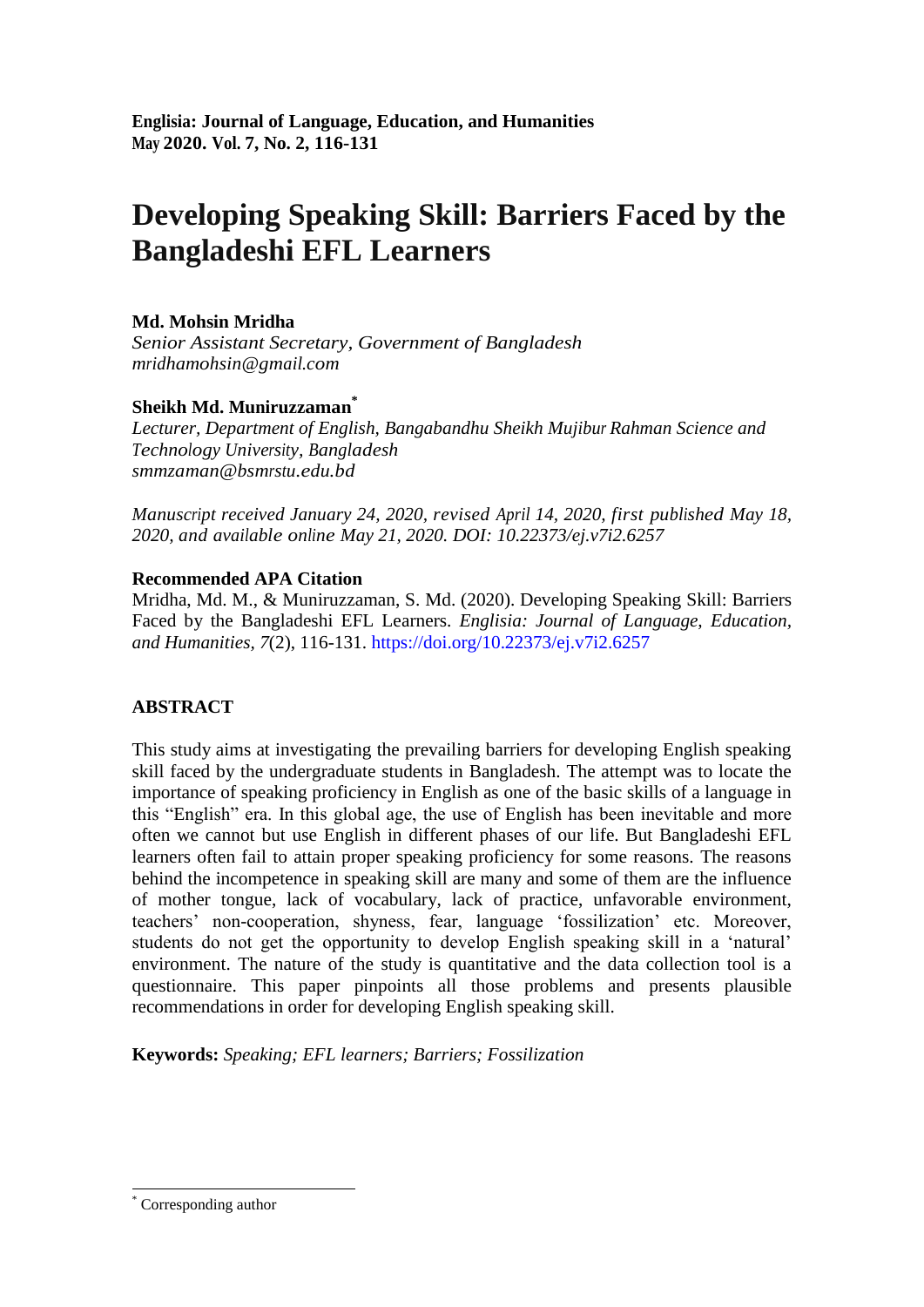#### **1. Introduction**

English has become the most widespread means of communication in the world from the beginning of the Second World War. It is the most widely used "*lingua franca*" in the present world. It is no longer in the unique possession of the English or the American; rather it is the language of the global world now (Shahidulla et al, 2001). Hence, English has been an integral part of our teaching and curriculum system. The teaching of English has traditionally been considered as teaching and making the students aware of certain language aspects such as grammar, vocabulary, translation etc. In this way, the students are hardly provided with adequate practice in the development of communicative skill through speaking. As a result, after years of study, students have known a great deal about English without being able to use it to express their thoughts and intentions. The language is usually studied in its written manifestation and often the conversation skill is set aside.

Moreover, aspects of the spoken language are taught in a very superficial way. Teachers also prefer to teach writing elements as it is the most conventional form to teach (Rivers, 1968). For this reason, many teachers give up the attempt to teach speaking skill and concentrate on the writing aspects. There are also several techniques of developing conversational skill and these are often skipped in our teaching and learning system. For all, English is a matter of dire importance, our learners can hardly attain competency in English especially in speaking skill.

As an independent nation, we do possess our mother tongue which has rather a glorious history as well as recognition. Nevertheless, it is a demand of time to make English widespread among the learners after Bangla. Prior to 1971, the medium of learning was English (Khan, 2003). After independence, Bangla received the constitutional recognition in the newly born state as for linguistic nationalism. Consequently, English learning in the country started to deteriorate. During the past five decades, multifarious policies were attempted to make it more effective. But the situation is yet to reach up to the mark. The downward situation of English proficiency is one of the prime issues of the education policy in the country. Keeping the situation in mind, a number of changes in the textbooks and syllabus have been made to gear up the situation. Many seminars, conferences and teachers' training workshops have been arranged from time to time that seem to be of no use. That language is primarily for communication is known to everybody and thus speaking is the elementary skill in any language.

In recent years, the emerging and ever increasing importance of speaking skill in English both in educational and corporate areas has drawn our attention to the development of this skill. English has been made compulsory from the primary level in Bangladesh, but the outcome is not much satisfactory and it is still under working. After the completion of university education, our graduates can hardly speak in English and they can hardly prove their conversational worth. But the demand from the corporate area is that they often need people with good command of English and having a good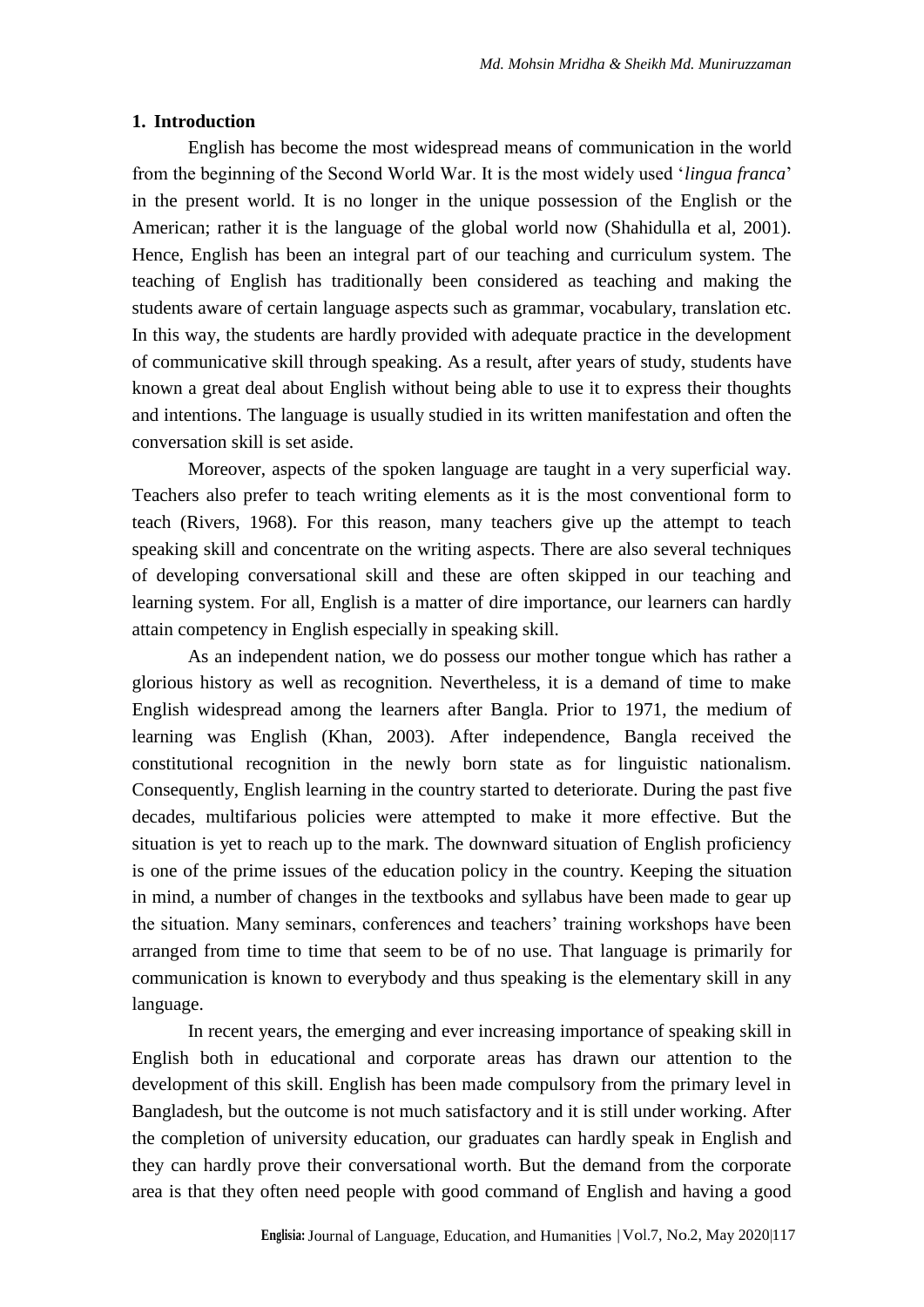proficiency in conversational skill. In the long run, both the employers and the employees suffer and they start learning English again getting admitted to English Learning Centres.

Eventually, our educational system has not proved its efficiency in making our students apt in speaking English. Few years back, our curriculum and syllabus were not in the favor of contextual communication system. It was rather Grammar Translation Method of teaching where speaking, though an important skill, was set aside. Communicative language teaching approach was introduced in our country in 1997 (Ahmed, 2003). Although speaking is an important skill, it has not been yet included in our syllabus and public examination system of SSC and HSC levels† . So, this important skill has to be re-examined and emphasized properly. The study tries to examine the existing problems and the causes underlying them. The study will also recommend some measures in order to minimize those problems and develop conversational skills in English.

### **2. Literature review**

1

This section presents an overview of related literature including problems in developing speaking skill, importance of speaking as a skill and related research. Conversations serve a variety of purposes (Rivers, 1968). The different kinds of conversational interactions can be divided into those in which the primary focus is on the exchange of information (transactional) and those in which the primary purpose is to establish and maintain social relations (interactional) (Brown & Yule, 1983).

However, the teaching of speaking skill is affected by whether the primary purposes involved are transactional or interactional. According to Krashen"s (quoted in Ellis, 1985) Monitor hypothesis input (listening) supersedes output (speaking). A number of factors such as fear, fatigue, inattention etc. affect one"s speaking skill.

Practice in the process of learning speaking is also an important factor to be done. Students should be encouraged for free practice. As the student becomes more and more independent of his thoughts and ideas, he should be encouraged to practice talking to himself and thinking in the foreign language as often as possible: describing to himself the things he sees on the way to school, recounting to himself what he has done during the day or what he intends to do. The forging of the instrument is not enough to prepare the student for the act of speaking in the foreign language; he needs guided practice (Richards, 1990).

The more one practices, the more one improves his/her own oral skill as well as helps others improve their skill. The ideal way for one to develop the speaking skill to the fullest is to go and live among the people who speak the language. For an average student it is hardly possible to have frequent contact with native speakers of the language in his own country. We can, however, import to him in the classroom with

<sup>&</sup>lt;sup>†</sup> SSC means Secondary School Certificate and HSC means Higher Secondary Certificate in Bangladesh

<sup>118|</sup>**Englisia:** Journal of Language, Education, and Humanities **<sup>|</sup>** Vol.7, No.2, May 2020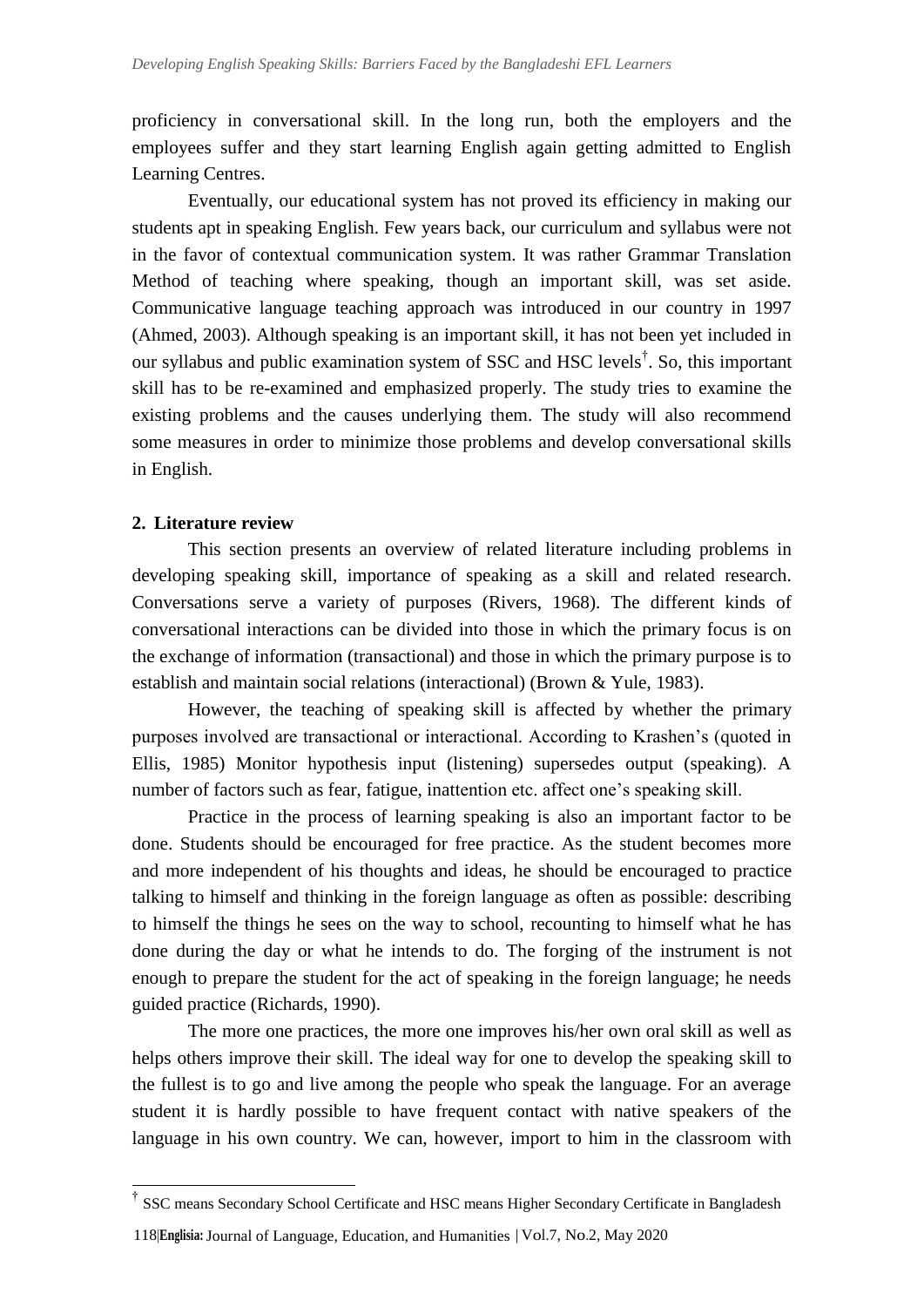basic attitudes and fundamental skills upon which one can build rapidly when the opportunity for real communication presents itself. Speaking is an act of communication we are influenced by our environmental cues (Richards, 1990).

Feedback from the teacher is considered very important in developing speaking, because feedback from a listener (facial expression, interoperations etc.) gives us indications of the meaning he is extracting. If the student has an unsympathetic relationship with his teacher or does not feel homely with his classmates, s/he may feel that what s/he would like to say can be of little interest to them or would not be appreciated by them (Richards, 1990).

Congenial environment for free speaking is next to nothing in developing speaking skill in any language. In some places, free conversations may cause unpleasantness and embarrassment for speakers or for the people with whom they are conversing. Psychological experiment has shown that people are more likely to continue a conversation when other people agree than when they disagree (Verplanck, 1955).

Success in a language is measured in terms of the ability to carry out a conversation in the (target) language. Therefore, if students do not learn how to speak or do not get any opportunity to speak in the language in the classroom, they may soon get demotivated and lose interest in learning. On the other hand, if the right activities are taught in the right way, speaking in class can be a lot of fun, raising general learner motivation and making the English language classroom an effective and dynamic place (Nunan, 2003). Some other aspects contribute to speaking as well. For example, speaking and listening are complementary language skills (Brown & Yule, 1983).

Certain psychological factors which enter interpersonal communication are highly relevant to the process of developing speaking abilities in a foreign language. In a class group, the teacher must be alert to recognize personality factors which are affecting participation in foreign language discussion. Some students are talkative, others are shy or taciturn. These characteristics affect student performance in the oral part of the lesson. It has been noted that the talkative extroverts among missionaries learned language faster than quiet and studious people (Nida, 1957).

# **3. Research questions**

The research questions of the study are the following:

- a. What are the barriers Bangladeshi EFL learners encounter while attempting to develop speaking skill?
- b. What is the importance of speaking skill in English?
- c. Why are most of the students of Bangladesh inefficient in speaking skill?
- d. How suitable are the present syllabus and curriculum system of the Secondary and Higher Secondary levels for developing conversational skill?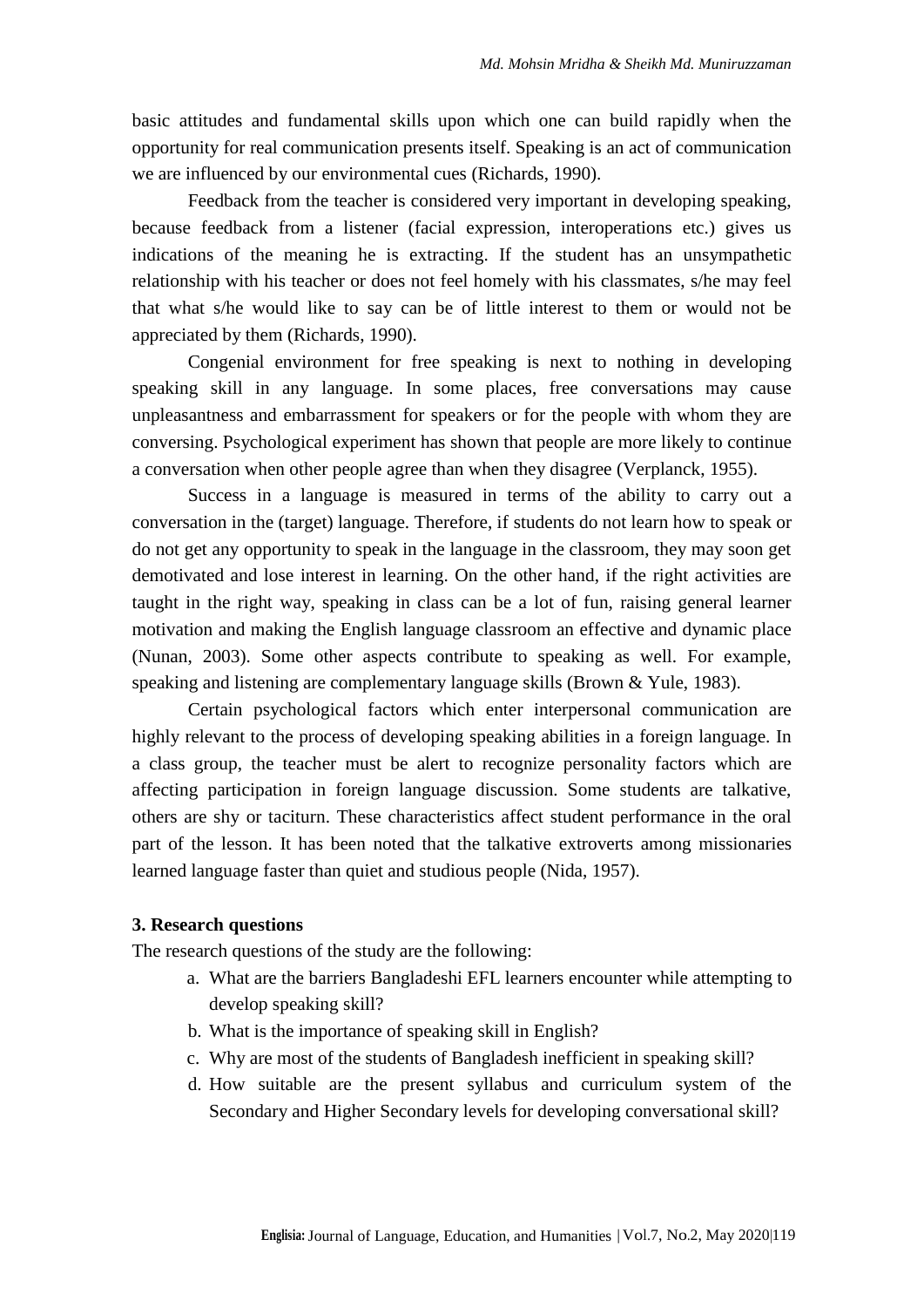### **4. Rationale of the study**

This research is an authentic scenario of the EFL learners in Bangladesh. Different linguistic factors of second or foreign language learning have been investigated in this research. This is a potential source of study for the teachers, teachers" trainers, stakeholders, policy makers, and researchers who want to carry out further research on language learning. Furthermore, the Ministry of Education, National Curriculum and Textbook Board (NCTB), and different educational institutions could benefit from this research.

### **5. Limitation of the study**

There are some limitations of this research. The limitations can be mentioned as follows:

- a. Some students might not provide real information about their competence. They were asked about the classroom environment and teachers' performance. In this case, they might get feared if the results were disclosed to their teachers though there was no option for respondents' names in the questionnaire. Some students were not familiar with research activities and thus they took the survey as merely time waste.
- b. The survey has been conducted on the students of Departments under the Faculty of Arts and Humanities. It would be convenient if the survey could be extended to other faculties and a comparative study could be made.
- c. Another limitation of the study is that the data have been collected from students studying in five Departments and coming from different parts of the country, but they will represent the Bangladeshi students in general.
- d. Because of the shortage of time, detailed interviews with teachers have not been possible.

### **6. Methodology of the study**

The study is a quantitative research and hence it incorporates field work. For collecting data, a survey as part of the study was carried out for ten days in five Departments under the Faculty of Arts and Humanities at Jahangirnagar University, Bangladesh.

### *6.1 Subjects*

The participants of the survey include 100 students. They were selected from five Departments; 20 students from each Department. The students were selected from the Departments of Bangla, History, Philosophy, International Relations and Archaeology other than English Department. The students studying in the English Department have been excluded, because they do not represent the general students of Bangladesh. All the students were selected from 38th Batch (BA Honors, 3rd year) as they study in the middle of Bachelor program and serve the best purpose of the survey. There was a balance of gender in conducting the research. There were a few indigenous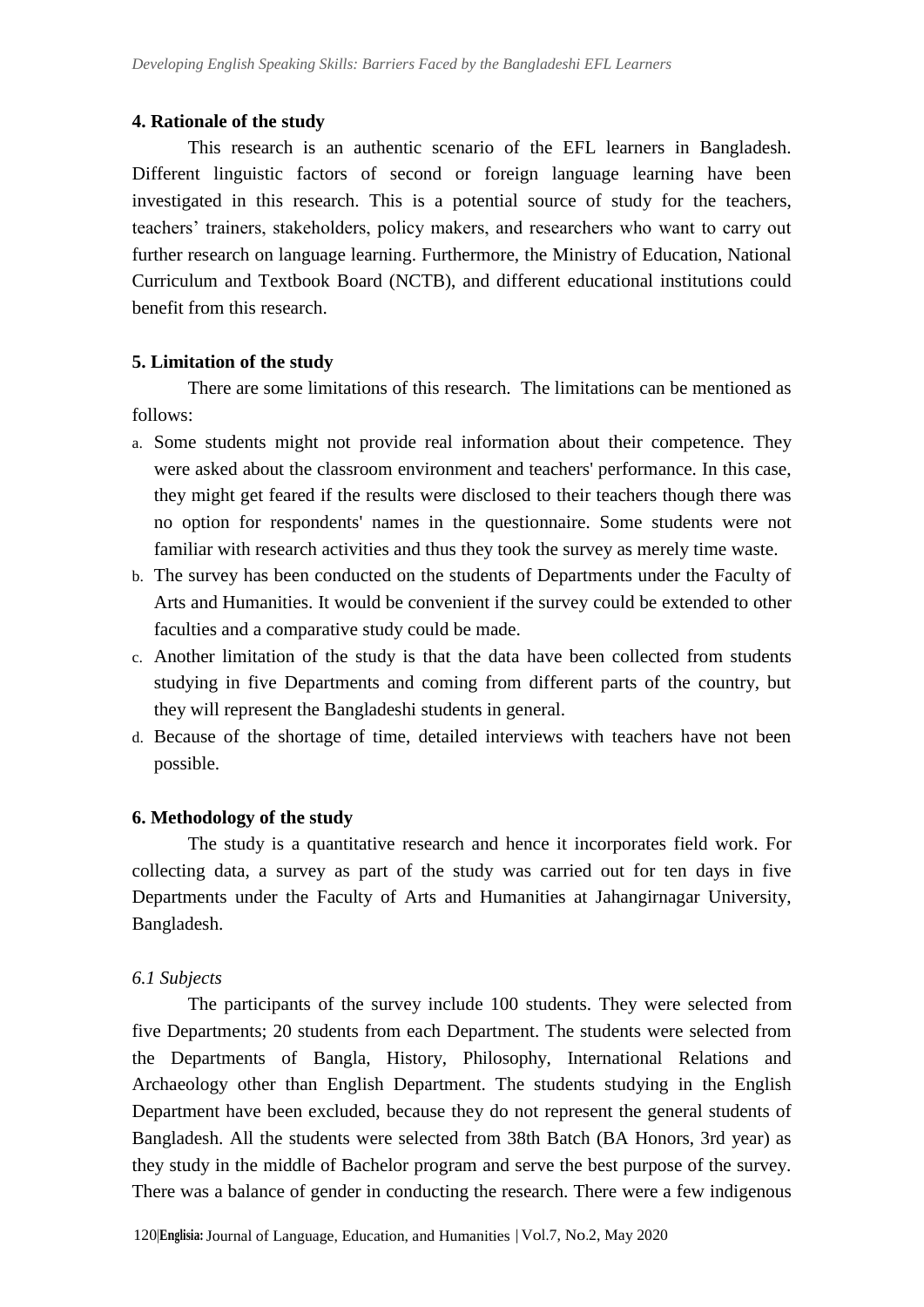students among the participants. They all hailed from different parts of the country and hence they all could represent the overall learning situation of the country within a limited scope. English is a language primarily used for communication and so it is studied under the Faculty of Arts and Humanities.

# *6.2 Instruments*

A questionnaire was used to collect data. The questionnaire contained three types of questions and there were total 13 questions or statements. The subjects were required to answer those questions by putting a tick mark on the appropriate answer. They could answer single option for question number 1-3 and they could choose multiple options for question number 13. They were asked questions or statements about their present speaking performance, their classroom environment, teachers' cooperation and performance, their past activities in the English classroom at SSC and HSC levels, their opinion about the contribution of SSC and HSC syllabus and textbooks to develop conversational skill etc. Students" background information was also taken in the questionnaire. But there was no option for students' names for maintaining confidentiality.

# *6.3 Procedure*

The survey was conducted directly going to the respondents and the duration of the survey was ten days. The purpose of the survey was clarified to the respondents at first. Then, the items of the questionnaire were clarified to them. It took them 8-10 minutes to answer the questions. However, many of them were found very enthusiastic in answering the questions. The data analysis framework of the study is as follows:

# **Table 1**

| Research<br>Tools | Nature of<br>Data | Sample<br>Size | Sampling<br>Procedure | Mode of Analysis                                                     | Approach<br>of<br>Analysis |
|-------------------|-------------------|----------------|-----------------------|----------------------------------------------------------------------|----------------------------|
| Questionnaire     | Quantitative      | 100            | Purposive             | <b>Statistical Analysis</b><br>$(\%),$<br>Organizing,<br>Identifying | Thematic<br>analysis       |

Data analysis framework

# **7. Presentation of the findings**

Mutual understanding or mutual communication or transfer of message is the prime concern in any language. In this regard, speaking, one of the four skills of a language meets the purpose best as it is the primary and most direct way of communication in any language. Thus, the first statement in the questionnaire is that speaking is very essential in English language. The respondents were asked how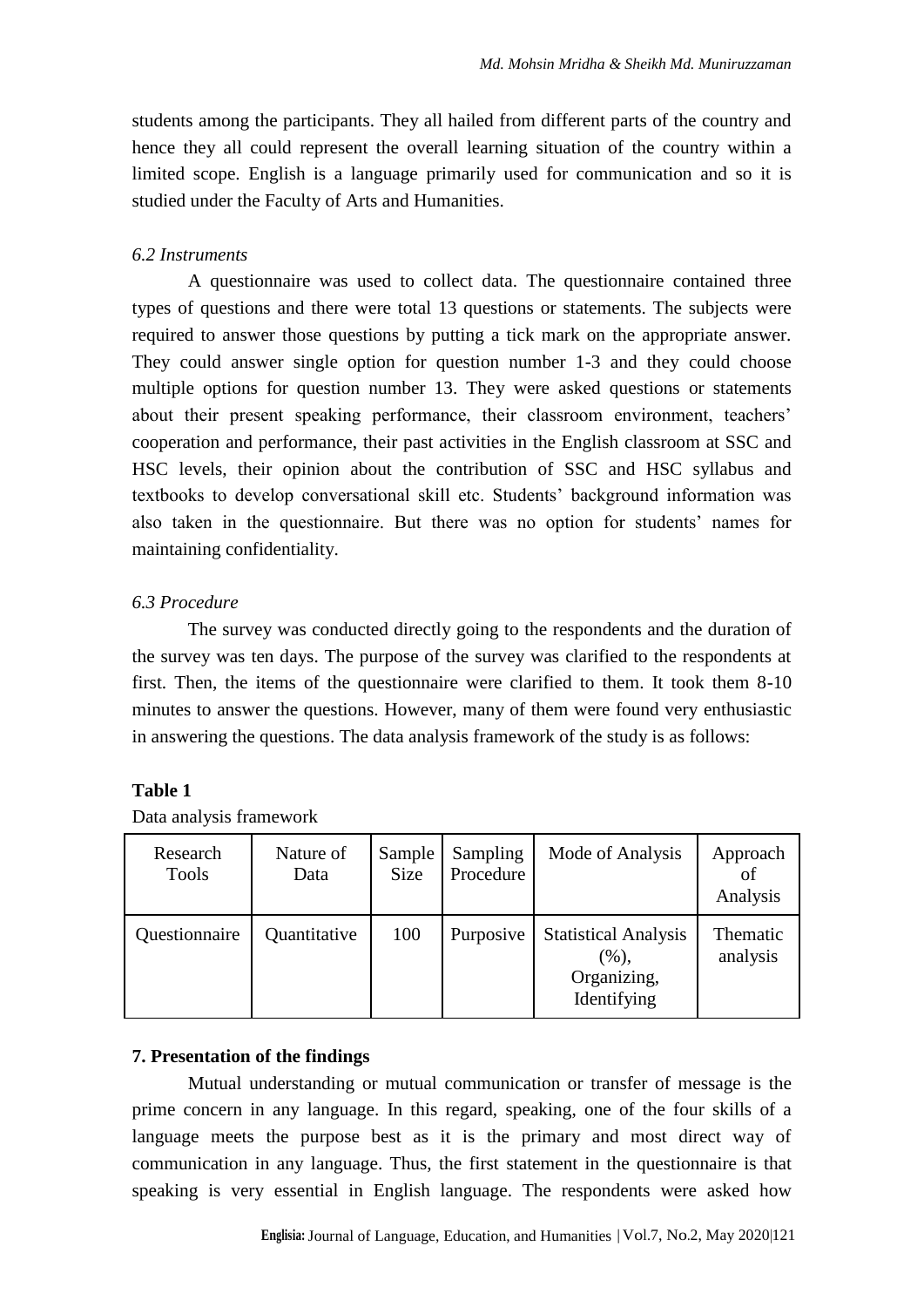strongly they agree or disagree with the statement. Nearly 81.71 % respondents strongly agreed with the statement and another 18.29% respondents agreed. It is important to note down here that nobody disagreed with this statement.

| Speaking skill in English is essential. |        |  |  |                                                                 |  |  |  |
|-----------------------------------------|--------|--|--|-----------------------------------------------------------------|--|--|--|
|                                         |        |  |  | Strongly Agree   Agree   Neutral   Disagree   Strongly Disagree |  |  |  |
| 81.71%                                  | 18.29% |  |  |                                                                 |  |  |  |

**Table 2**

| 81.71%                                                                                   | 18.29% |  |  |  |
|------------------------------------------------------------------------------------------|--------|--|--|--|
|                                                                                          |        |  |  |  |
| The second question was about the speaking skill of the respondents. The                 |        |  |  |  |
| respondents were asked if they could speak in English and if they could, how fluently    |        |  |  |  |
| they could speak while communicating with others. The survey shows a staggering ratio    |        |  |  |  |
| of their competency in speaking skill. It shows that only 5.76% respondents could speak  |        |  |  |  |
| English fluently. Another 19.23% respondents could speak English moderately, 43.26%      |        |  |  |  |
| respondents could speak English little and another 21.15% respondents spoke very little. |        |  |  |  |
| Again, 10.57% respondents were unable to speak English and they were not capable of      |        |  |  |  |

**Table 3**

| Can you speak English? |            |        |             |        |  |  |  |
|------------------------|------------|--------|-------------|--------|--|--|--|
| Fluently               | Moderately | Little | Very Little | Unable |  |  |  |
|                        |            |        |             |        |  |  |  |
| 5.76%                  | 19.23%     | 43.26% | 21.15%      | 10.57% |  |  |  |
|                        |            |        |             |        |  |  |  |

making any communication with others through speaking in English.

In developing speaking skill, practice and contextual conversation play important roles. Conversations with classmates and peers enable them to develop their skills. To find out the information, respondents were asked if they conversed with their classmates. The findings show that 9.52% respondents never speak with their classmates, 29.52% respondents rarely speak with their classmates, and 53.33% respondents speak sometimes, 6.67% respondents speak often and only 0.95% respondents speak English always.

# **Table 4**

Do you speak English with your classmates?

| Never | Rarely | Sometimes | Often | Always |  |
|-------|--------|-----------|-------|--------|--|
| 9.52% | 29.52% | 53.33%    | 6.67% | 0.95%  |  |

122|**Englisia:** Journal of Language, Education, and Humanities **<sup>|</sup>** Vol.7, No.2, May 2020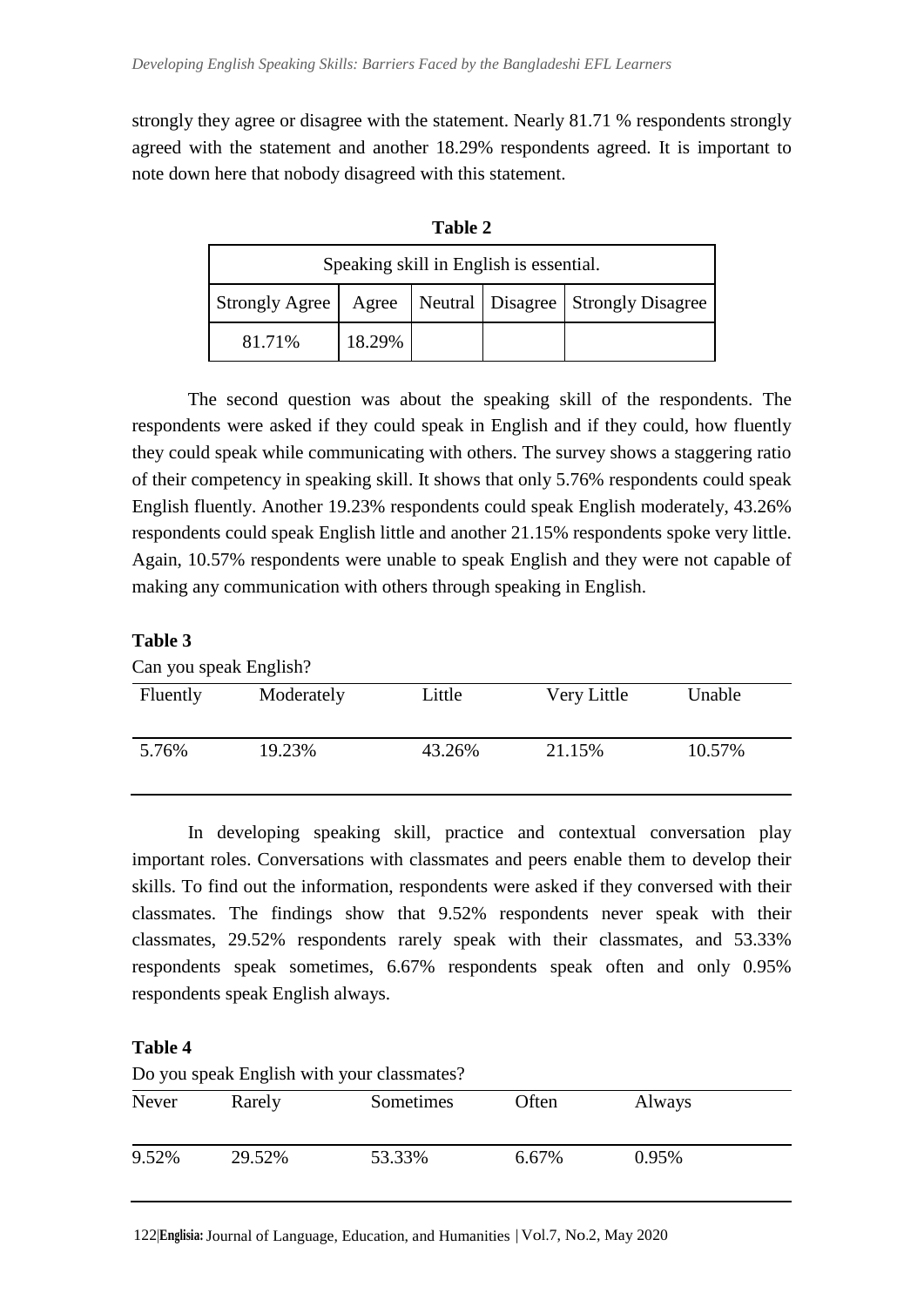In Bangladesh, students often use Bangla naturally for communication. Very few students use only English while communicating with others for some reasons. Some students may use other languages such as Chakma or other indigenous languages. This question was asked in order to note what type of language they use if they communicate with their friends or classmates. Their answers show that nearly 63.20% respondents use both Bangla and English for communication, 33.01% respondents use only Bangla, and 3.79% respondents use other languages, for instance Chakma language. But the number of respondents speaking only English for communication is nil.

### **Table 5**

What type of language do you use if you communicate with your friends or classmates? Both Bangla and English Only Bangla Only English Others

| 63.20% | 33.01% | Nil | 3.79% |
|--------|--------|-----|-------|

A question about teachers and their performance in the classroom was asked because teachers" role in language learning class is very important. Teacher talks and learners learn language through mimicry and repetition. This question was asked specially to know if our EFL teachers practice themselves and make the learners practice in the classroom. About 1.86% respondents opine that teachers never use English in the classroom. 15.88% respondents opine that teachers use English in the classroom rarely. Another 64.48% respondents opine that their teachers use English sometimes in the classroom. Then, 15.88% respondents assert that their teachers use English often and only 1.90% respondents assert that their teachers use English always in the classroom.

### **Table 6**

| How often does your teacher use English in the classroom? |        |           |        |        |  |  |  |
|-----------------------------------------------------------|--------|-----------|--------|--------|--|--|--|
| Never                                                     | Rarely | Sometimes | Often  | Always |  |  |  |
| 1.86%                                                     | 15.88% | 64.48%    | 15.88% | 1.90%  |  |  |  |

In order to develop speaking skill, learners are required to speak in the classroom. Classroom speaking consolidates their conversational skill since they grow perfect speaker through practice, group discussion etc. This very specific question was asked to know if they have to speak English in the classroom. 26.16% respondents never speak in the classroom, 30.84% respondents speak rarely, 35.51% respondents speak sometimes, 4.67% respondents speak often and only 2.82% respondents always speak English in the classroom.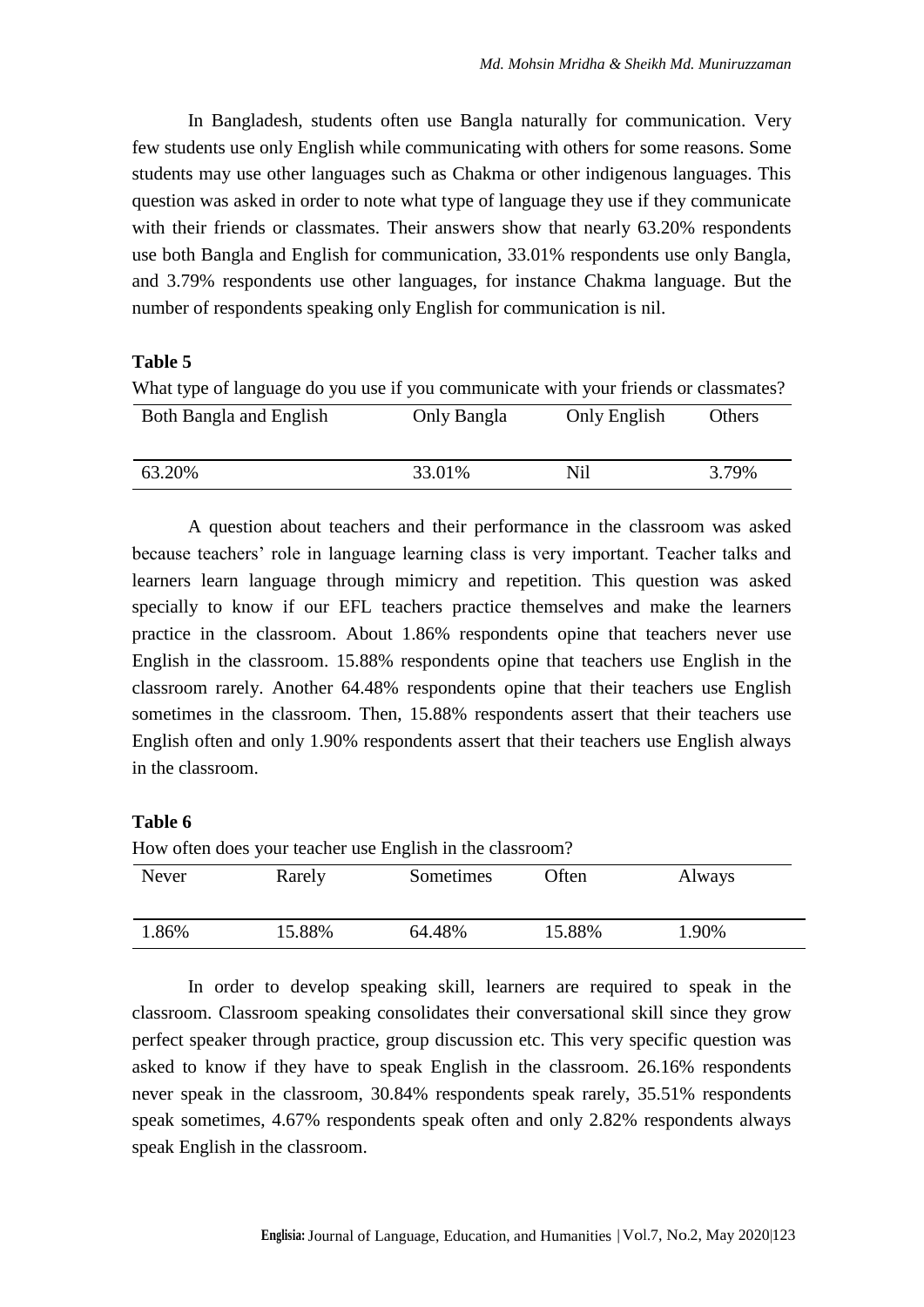| Never  | Rarely | Sometimes | Often | Always |
|--------|--------|-----------|-------|--------|
| 26.16% | 30.84% | 35.51%    | 4.67% | 2.82%  |

| <b>Table 7</b>                                 |  |
|------------------------------------------------|--|
| Do you have to speak English in the classroom. |  |

Any language comprises four skills- reading, writing, listening and speaking. Reading and listening are considered as input whereas writing and speaking are considered as output skills. Our SSC or HSC syllabus does not tend to put equal stress on all the four language skills. Hence, the respondents were asked if they think it is necessary to put equal stress on all the four language skills in the SSC and HSC syllabus. 54.45% respondents strongly agreed with the notion that it is necessary to put equal stress on all the four language skills. 36.63% respondents agreed, 6.93% respondents were neutral and 1.99% respondents disagreed with the statement.

# **Table 8**

It is necessary to put equal stress on all the four language skills in the SSC and HSC syllabus.

| <b>Strongly Agree</b> | Agree  | Neutral | Disagree | Strongly<br>Disagree |
|-----------------------|--------|---------|----------|----------------------|
| 54.45%                | 36.63% | 6.93%   | 1.99%    | Nil                  |

The textbooks in the SSC and HSC levels and their efficiency are important to be considered, i.e. how sufficient they are for developing speaking skills. The respondents were asked to opine with the statement that the textbooks in the SSC and HSC are not sufficient for developing English skill. 35.92% respondents strongly agreed with the statement that the textbooks are not sufficient for developing students' speaking skill. 47.57% respondents agreed with the statement, 9.71% respondents were neutral and another 6.80% respondents disagreed with the statement.

# **Table 9**

The textbooks in the SSC and HSC are not sufficient for developing speaking skills.

| <b>Strongly Agree</b> | Agree  | Neutral<br>Disagree |       | Strongly<br>Disagree |
|-----------------------|--------|---------------------|-------|----------------------|
|                       |        |                     |       |                      |
| 35.92%                | 47.57% | 9.71%               | 6.80% | Nil                  |

124|**Englisia:** Journal of Language, Education, and Humanities **<sup>|</sup>** Vol.7, No.2, May 2020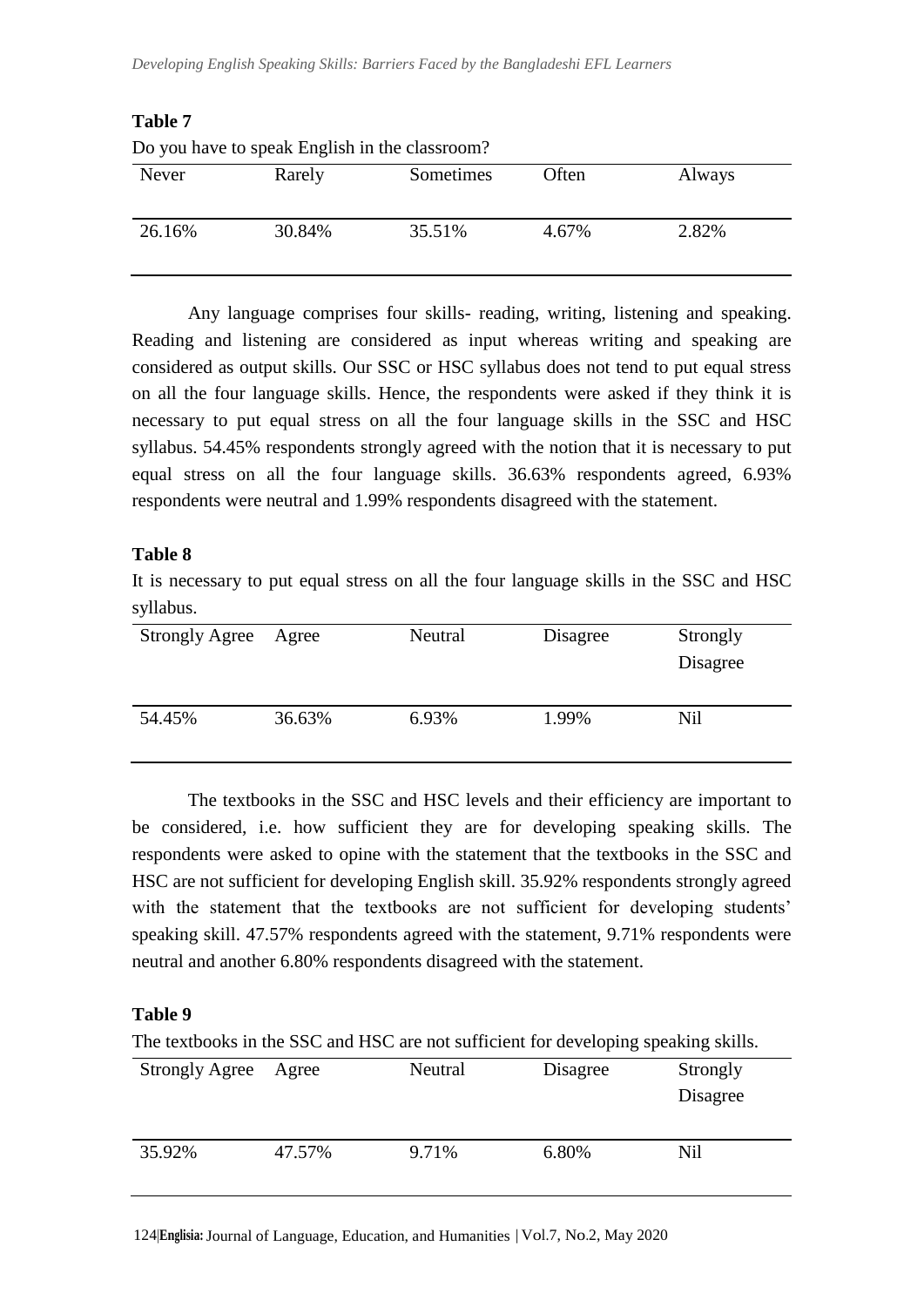The overall English proficiency among our students is not satisfactory and even after obtaining the highest degree from University they fail to communicate through speaking with others. Obviously, there are many reasons for such incompetence in the oral skill of English. Some of them are more problematic and they should be overcome. In this question, there are multiple answers and the respondents were asked to define the main reasons for lacking proficiency in English from the answers.

### **Table 10**

What do you think are the main reasons of lacking competency in English?

| Lack of  | Lack of    | Syllabus  | Fear | Unfavorable | Lack of  | Non-        | Speaking       |
|----------|------------|-----------|------|-------------|----------|-------------|----------------|
| practice | vocabulary | does not  |      | environment | good     | cooperation | <sup>1</sup> S |
|          |            | emphasize |      |             | teachers | from        | considered     |
|          |            |           |      |             |          | teachers    | less           |
|          |            |           |      |             |          |             | important      |
| 90.91%   | 68.18%     | 68.18%    | 50%  | 50%         | 50%      | 45.45%      | 27.21%         |

The respondents think that lack of practice (90.91%) is the main reason for lacking proficiency in English. Then, lack of vocabulary (68.18%) and our defective syllabus (68.18%) that does not emphasize on speaking are also responsible for lacking competency. In addition to these, fear (50%), unfavorable environment (50%), and lack of good teachers (50%) are responsible. Again, non-cooperation from teachers (45.45%) and the notion of many students that speaking is not so important in our country (27.21%) are also responsible for lacking competency in English speaking skill.

Spontaneity is important while using English for communication in any situation. If a student does not feel comfortable while using English with others, his or her competence level may go down in the tertiary level. This particular question was asked to observe how favorable the environment of the respondents is and if they feel comfortable in using English in the classroom.

### **DO YOU FEEL COMFORTABLE IN USING ENGLISH IN THE CLASSROOM?**

Among them, 35.84% respondents replied in the affirmative that they feel comfortable using English in the classroom. But 64.16% respondents replied in the negative that they do not feel comfortable using English in the classroom.

This question is about the English classes at schools and colleges of the respondents. Students should practise speaking from their school level. Since language learning is more fruitful before puberty, according to Lenneberg's Critical Period Hypothesis (quoted in Ellis, 1985), our school and college teachers' role in this case is very important. This question was asked in order to know if they used to speak English in their English classes at schools and colleges.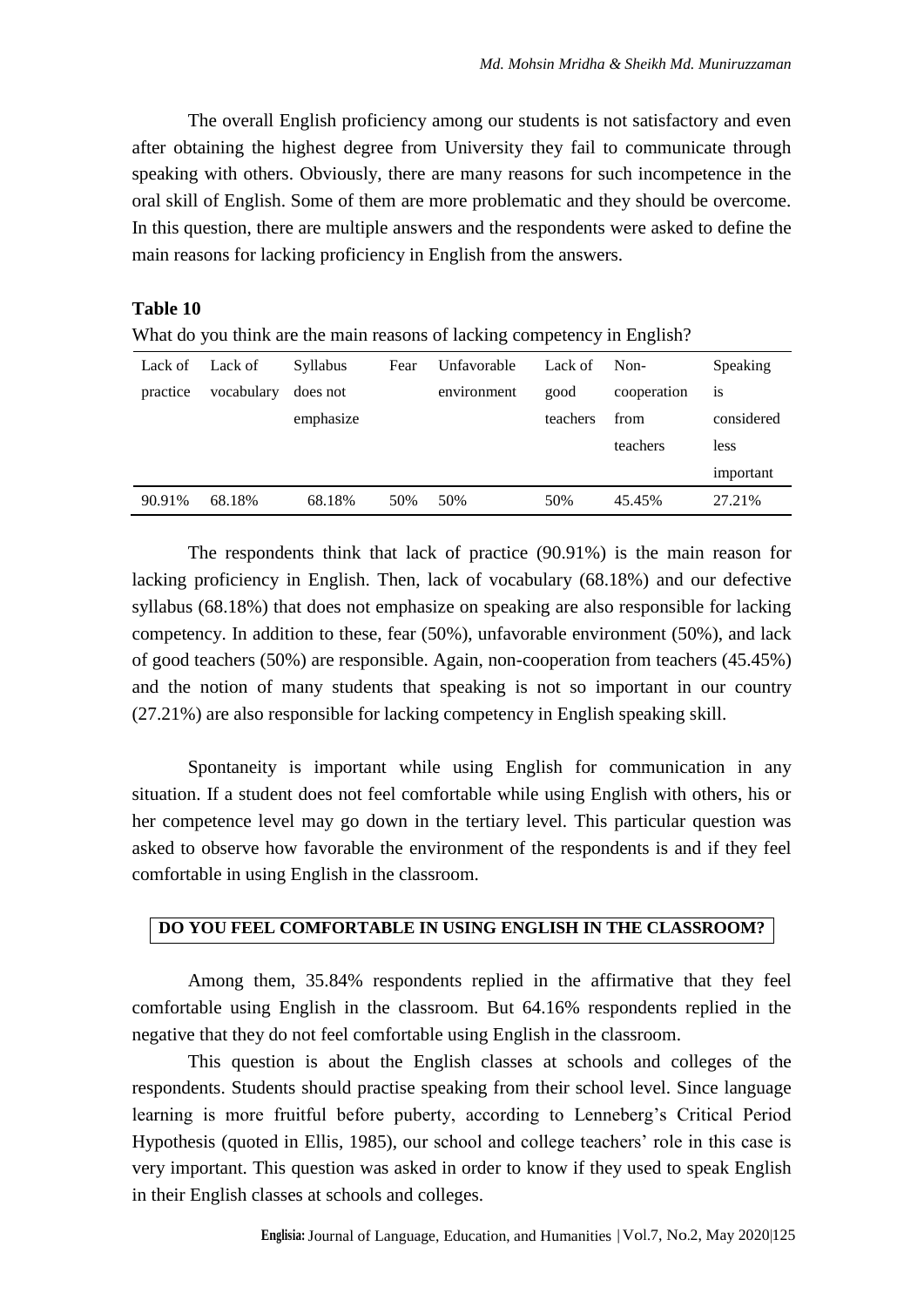### **DID YOU USE TO SPEAK ENGLISH IN ENGLISH CLASSES AT SCHOOL AND COLLEGE?**

40.38% respondents replied in the affirmative that they used to speak English. But 59.62% respondents replied in the negative that they did not use to speak English in their English classes at schools and colleges.

Of late, English speaking courses run by different coaching centres and institutes have been introduced. The mushrooming of coaching centers throughout the country is the direct indication that our students do not feel that their academic classes are sufficient for learning English. This very question was asked to the respondents if they have done any English speaking course so far.

# **HAVE YOU DONE ANY ENGLISH SPEAKING COURSE SO FAR?**

26.67% respondents replied in the affirmative that they have done English speaking course and 73.33% respondents replied in the negative that they have not done any English speaking course so far.

#### **8. Analyses of the findings**

Speaking or conversation is a "multifaceted activity" (Richards, 1990). It includes production of message, transmission of message, decoding of message and reception of message. In speaking, a speaker transmits a message and the hearer decodes and receives the message. The hearer also plays the role of speaker and speaker the role of hearer by turn.

Weaver (1949) shows the model of communication through speaking:



Carroll (1964) presents another model:



Both the above mentioned diagrams demonstrate the importance of speaking in the transfer of message. That is, speaking is very necessary for transferring messages and interpersonal communication. Through speaking, man expresses his emotions, communicates his intention, reaches to other persons and situations, and influences other human beings. Spoken language is, thus, a tool for communication and social role

126|**Englisia:** Journal of Language, Education, and Humanities **<sup>|</sup>** Vol.7, No.2, May 2020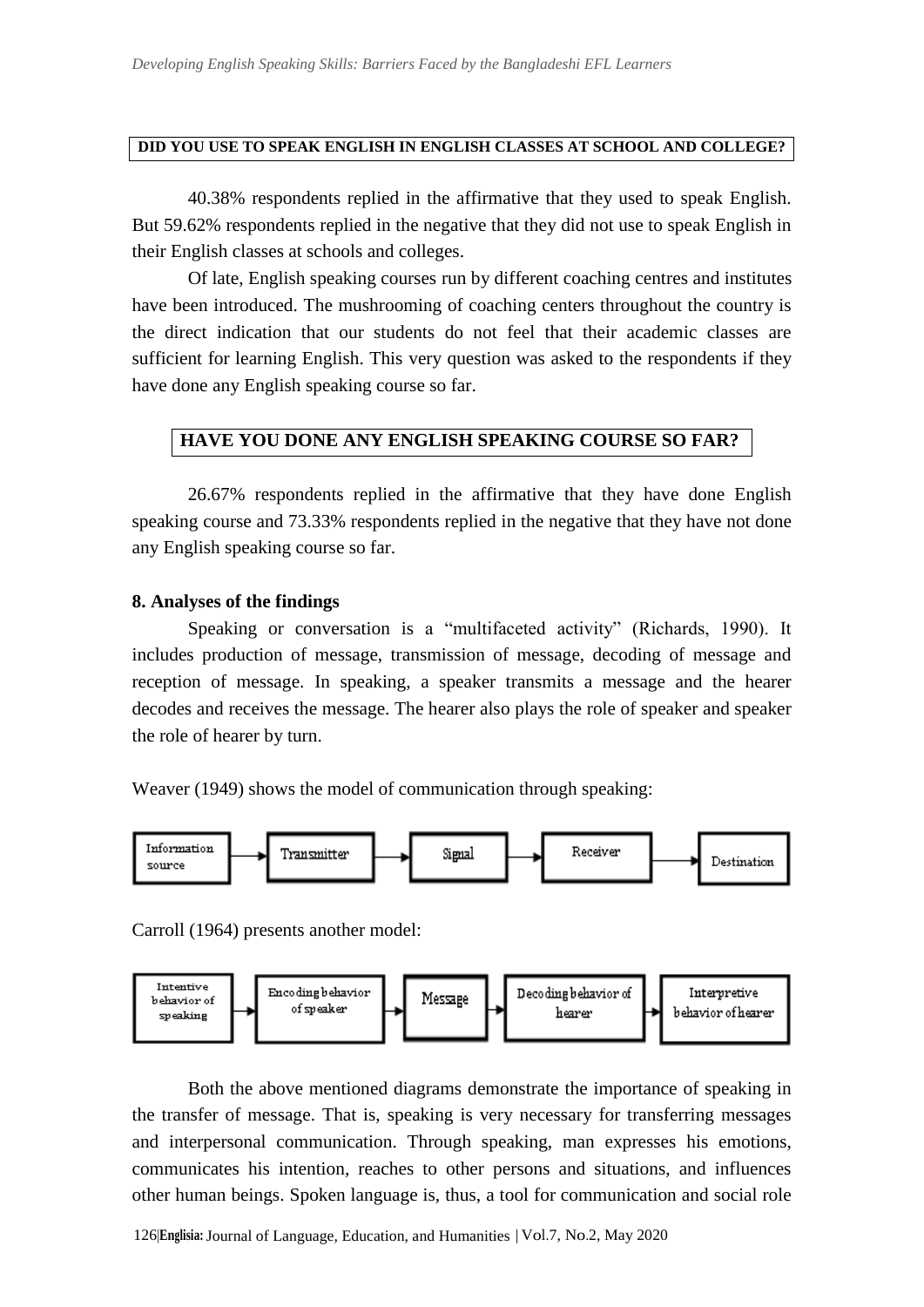relationship (Brown and Yule, 1983). It is a matter of irony that our students feel the necessity of conversational skill, but they are unable to communicate.

There are a number of barriers in the ways of developing speaking skill. The student who is to speak a language to express his personal meaning needs much practice. Frequent practice enables a student to have mastery over conversation. In this regard, students need to converse with their classmates in English. But many students hardly converse with their classmates. Even, a number of students never speak English with their peers. Such kind of phobia for speaking on the part of students reduces their ability. Thus, there is an absence of spontaneity for natural communication.

Another important finding of the study that hampers students" English skill is the interference of mother tongue. In the case of ESL learners, the transfer of different elements from mother tongue is inevitable and natural. But when they interfere foreign language in an excessive way, the target language remains in the static position. Most of our students speak Bangla naturally as it is our mother tongue. But Bangla is even spoken in the English classroom and it hampers their English learning. Another fact is that when our students speak English, they do not use only English, rather they mix both Bangla and English, popularly known as "Banglish".

A teacher should take the role of facilitator in a language class. Teachers in the conversational class should encourage the learners to use English. He should speak English in order to make the students enable to speak the language. Besides, teachers in the English speaking class should find themselves talking less and listening more and becoming active facilitators of their students' learning. The study shows the negligence and inefficiency of teachers in the classroom. Teachers do not use English always in the classroom and many teachers rarely speak in English in the classroom.

Students should have conversational contribution in the classroom and they should be given real life communication system. Our teachers might not be friendly enough to make the learners easy in making spontaneous conversation. The study shows that students are to speak English in the classroom rarely. A huge number of students never talk in the class. They do not even feel comfortable in using English. This is one of the main reasons for which our speaking proficiency does not develop because language learning cannot be fruitful if there is fear or shyness.

Our SSC and HSC syllabuses seem to be less effective in developing communicative competence. It is a matter of hope that CLTA (Communicative Language Teaching Approach) has been introduced, but still dialogue making and other conversations are memorized. Our textbooks instruct our teachers for natural and contextual conversation such as situational talk, greetings, dialogue making, pair work etc. But they are followed neither by our teachers nor our students. The objectives of the textbooks are to enable our students to use the most common form of expression of the language freely and spontaneously. Students are forced to memorize because they need to pass in the examination and they can do it without much effort and even their minds reside elsewhere.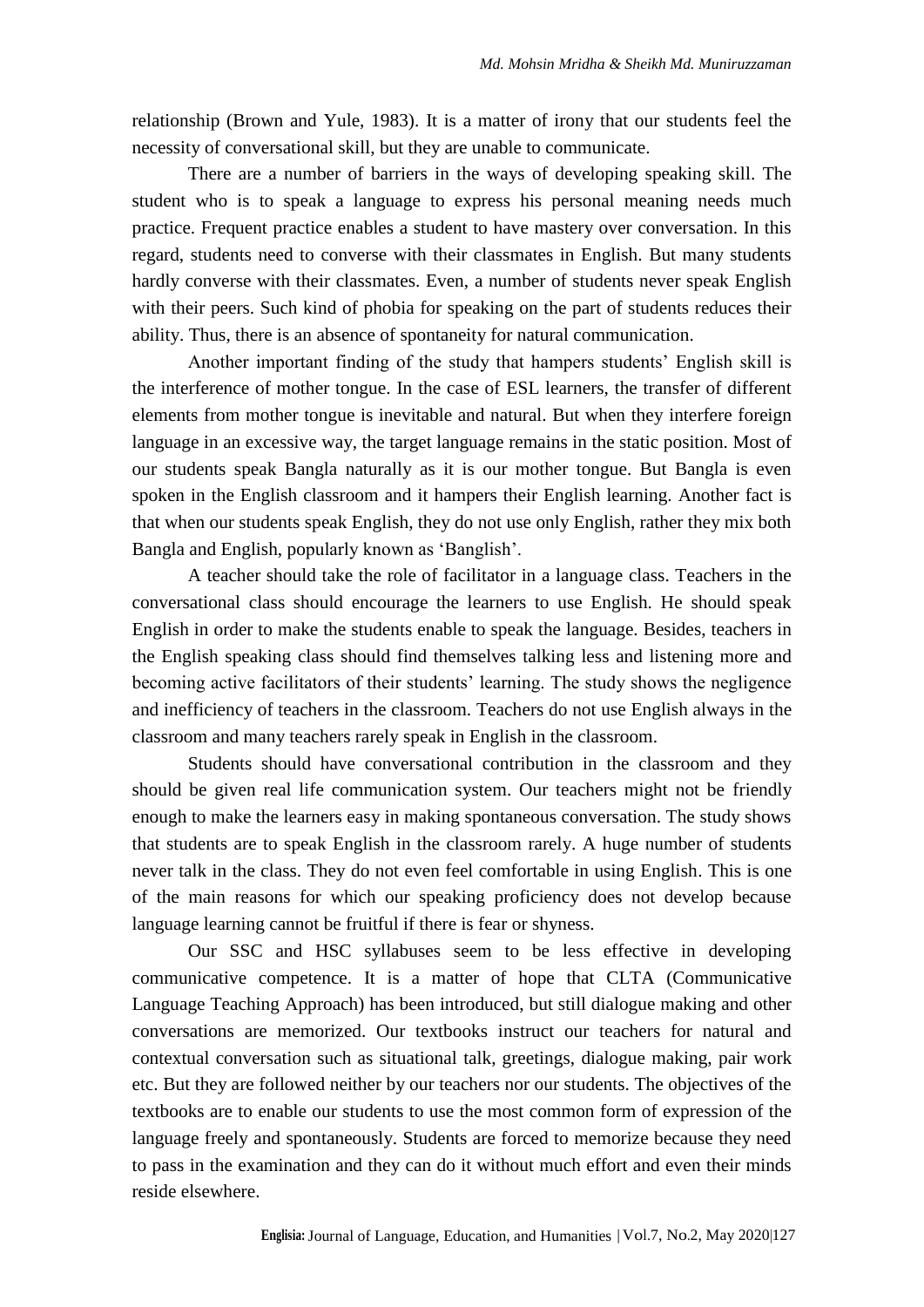Our public examinations fail to put equal emphasis on all the four language skills. Our SSC and HSC syllabuses mainly focus on reading and writing. Questions in the public examinations are set on reading and writing, but listening and speaking are excluded. Students always concentrate on the items necessary for passing and getting a good grade in the examinations. They do not focus on the conversational skills and other items though they are very essential in real life situations. Most of the participants of the study expressed their affirmation that it is necessary to put equal importance on all the four skills of English language. If our public examinations include speaking, the scenario may change a little bit.

However, multifarious aspects also collectively contribute to the lack of competency in speaking skill. Firstly, natural and contextual practice is necessary for improving one"s skill. But our students are indifferent to the practice of conversation in different contexts. Secondly, vocabulary is a very important component in any language. It is far more important than grammar. Only grammar cannot make us express our thoughts. But if one has only vocabulary, he/she can express thoughts and communicate with others. Vocabulary is unlimited deriving from a wide range of sources. In the consequence, our students fail to internalize the necessary amount of vocabulary. Again, they memorize vocabulary without any reference of context and when those are needed, they can hardly use those properly. Thirdly, unfavorable environment undermines students' proficiency in speaking skill. For developing speaking skill, a favorable environment is needed, where a student can practise his conversation without any hesitation or shyness. In Bangladesh, people trying to speak English are not cordially appreciated; rather they are scorned and laughed at. For this reason, Bangladeshi EFL learners do not find their environment congenial to the development of their skill. Fourthly, Bangladeshi EFL learners suffer from fear and hesitation while attempting to speak English. Fifthly, the role of teachers in English speaking class is to cooperate with students to develop their skill. But many of our teachers are not concerned about their responsibility and act as rulers over the students. Such kind of non-cooperation on the part of teachers highly contributes to the lack of competency in conversational skill in English.

### **9. Discussion and recommendations**

To teach the speaking skill, it is necessary to have a clear understanding of the process involved in speech. If we wish our students to speak with ease in the foreign language, we must ensure that they are given ample practice in expressing themselves in different situations. Students in a foreign language class will not learn to speak fluently merely by hearing speech although this is important in familiarizing them with the acceptable forms of language. The teacher should give the students many opportunities to practise speaking skill. The active practice of speech cannot be left to a later stage to be done. Students should be given the opportunity throughout the years of study to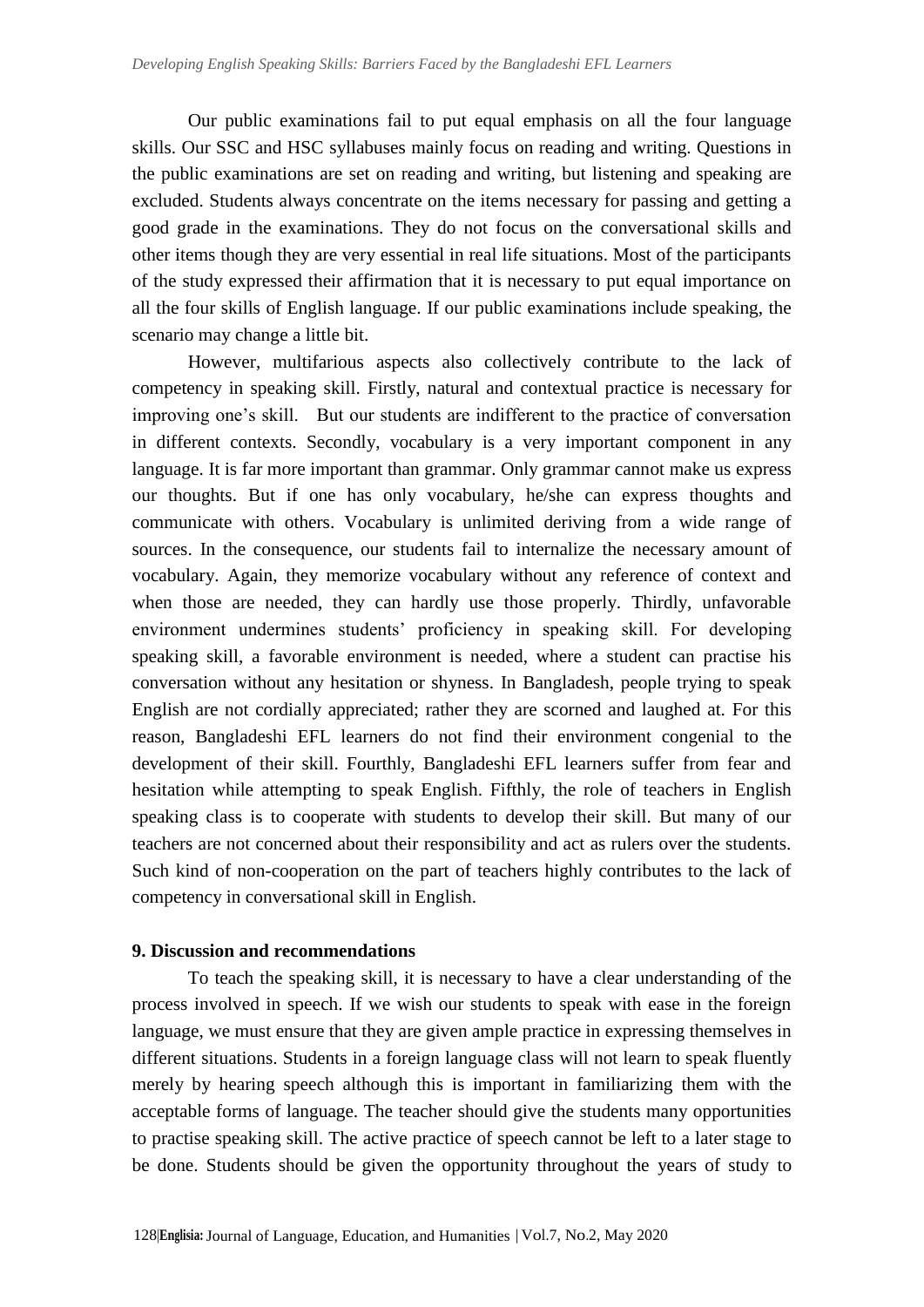develop skill in speech and control in speech habits. If the students are able to practise speech habits, our problems will be reduced.

Student motivation is also considered to be a strong factor in developing speaking skill. Students come to study English with the strong idea that they will be able to speak it. But they are often discouraged and as a result they lose interest when they find that English is just like other subjects learning a lot of matters from a book. Then they find that being able to speak English is some far distant goal, attainable only after a long time labor. But students should be taught language with a lot of fun and spontaneity. The students should be allowed to say something in English from the very beginning, no matter how simple it may be. Thus, they feel a great sense of satisfaction and their attitude towards language learning becomes much more favorable.

Students should be given freedom in their selection of expression in language learning. They must be given the opportunity to apply what they have learned. Teachers should wait with patience until practice is completed. Students will select expressions themselves and such selection will develop their oral skill where they will create new utterances and expressions. Students may be encouraged to vie with each other in the production of affirmative, and negative, statements, questions, conditional utterances etc.

The role of a teacher in a language teaching classroom is that of a facilitator. He should make everything amusing, exciting and enjoyable. He should make his students practise orally without the support of a written script. Teachers often try to provide with overlearning which causes fatigue and distaste on the part of the students. Teachers should take care of making quite clear the situational context such as the place, the time of the day, the type of activity involved etc. to the students and the relationships among the characters such as approximate age, gender, occupations, authority patterns etc. and the emotional overtone of their conversation such as friendly, formal, hostile, teasing, reprimanding (Rivers, 1968).

The use of multimedia materials in the present age can be fruitful for developing speaking skill. In the traditional classrooms, objects, pictures, actions, gestures etc. are used for language teaching. With the easy availability in recent years film strips, slides, films, tapes etc. can be used. The picture with voice is very much effective for developing speaking skill.

The ideal way for the students to develop the speaking skill is to go and live among the people who speak English. But most of our students do not have contact with native speakers in our country. For this reason, teachers should impart them to the real communication and classroom activities. Teacher"s facial expression, interruption etc. affect students" learning. In the classroom, the teacher must be friendly and he will recognize students" personality as well as potentiality. If the students have an unsympathetic relationship with the teacher, speaking skill may not develop.

In a foreign country, the students live in a natural speaking environment. Expression and conversation around them strike their ear continuously. Thus, they can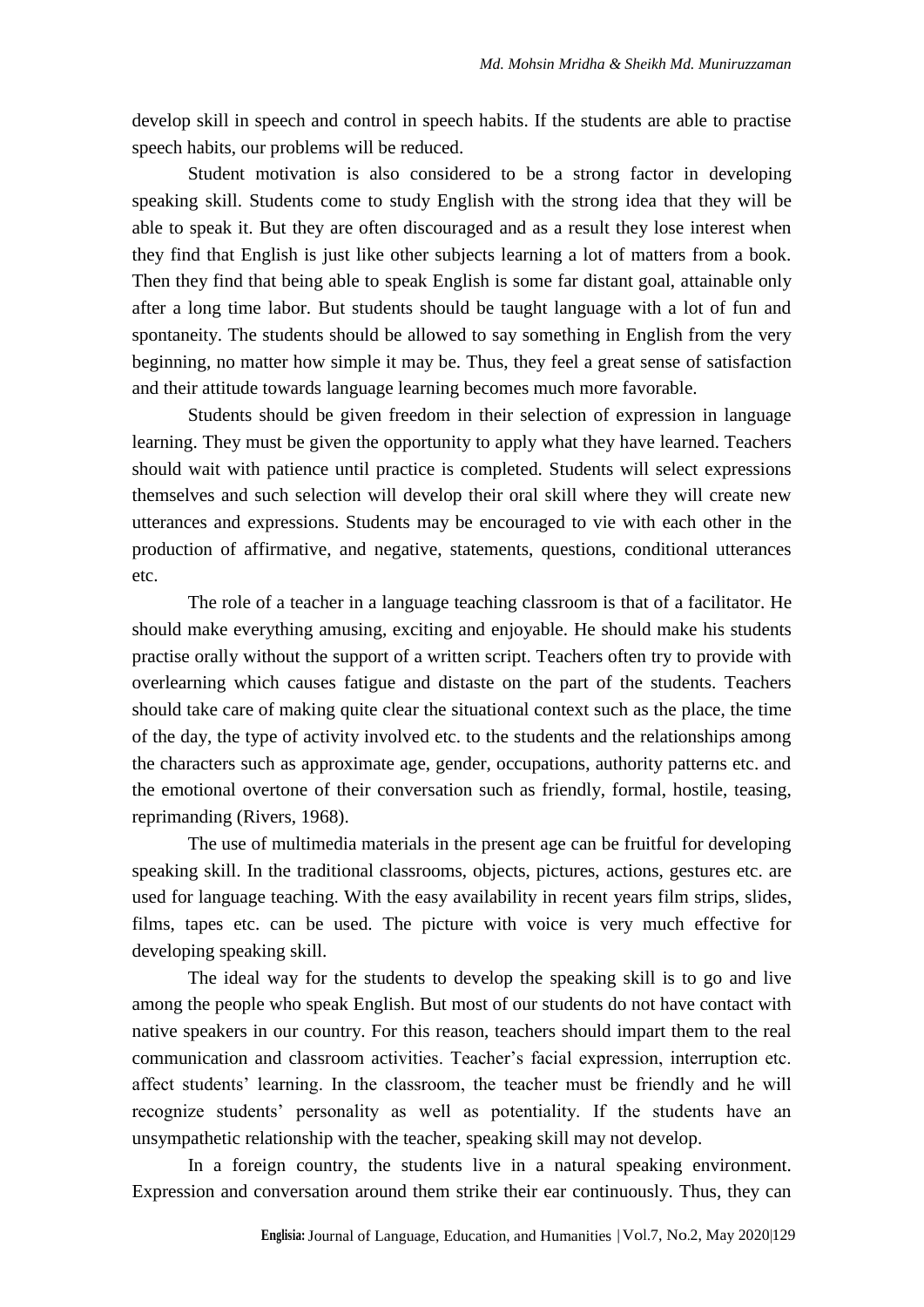internalize skill without conscious effort. This constant hearing from native speakers is missing in a country like ours. Hence, they must converse and practise themselves. A student should describe himself the things he sees on the way and remember what he has done during the day. In this way, he will have good practice and can develop his skill (Rivers, 1968).

English is a foreign language and naturally it will seem difficult to us to attain. But our students and teachers should be more active, energetic and innovative. Teachers should change their outlook and they should be more dynamic as language learning is not like the teaching of other general subjects. They should have the role of a real facilitator. They should provide the students with every kind of possible motivation. They should talk in the class and should make it interactive and communicative.

Our textbook writers and syllabus designers should give more attention to the natural conversation because speaking skill cannot be attained by fake memorization or force study. Listening is strongly connected with speaking and so students should listen to English news, discussions and dialogues as part of developing speaking skill. Students should shake off fear and shyness because they bring nothing but failure in language learning. Our students will need to be patient and persevering in improving their oral skills. In the existing scenario, our students face a lot of problems for which they cannot attain proper proficiency in English. Nevertheless, with the right attitude to the problems, we can minimize those and develop the oral skill in English among our students.

### **10. Conclusion**

To conclude, the competence of speaking skill has become a vital need in the present world. In this situation, conversational skill in English must be developed among our students though there are scores of barriers like the interference of mother tongue, lack of practice, vocabulary, immersion, student-teacher interaction, fossilization, anxiety etc. The emerging necessity influences our career path along with personal communication and interaction since different multinational companies and international organizations working in our country also use English as a means of communication. No doubt, we do love our mother tongue. Again, we need to have competency in the global language because we are also part of this globalized world and English as the most accepted language of the world has been made wide in different sectors of our country.

#### **References**

- Bashir, A. (2003). "The Communicative Approach to English Language Teaching at the Secondary and Higher Secondary Level." *Stamford University Journal*, 125-129.
- Brown, G. and Yule, G. (1983). *Teaching the Spoken Language*. Cambridge: Cambridge University Press.
- Carroll, J. B. (1964). *Language and Thought*. New York: Prentice Hall.
- 130|**Englisia:** Journal of Language, Education, and Humanities **<sup>|</sup>** Vol.7, No.2, May 2020